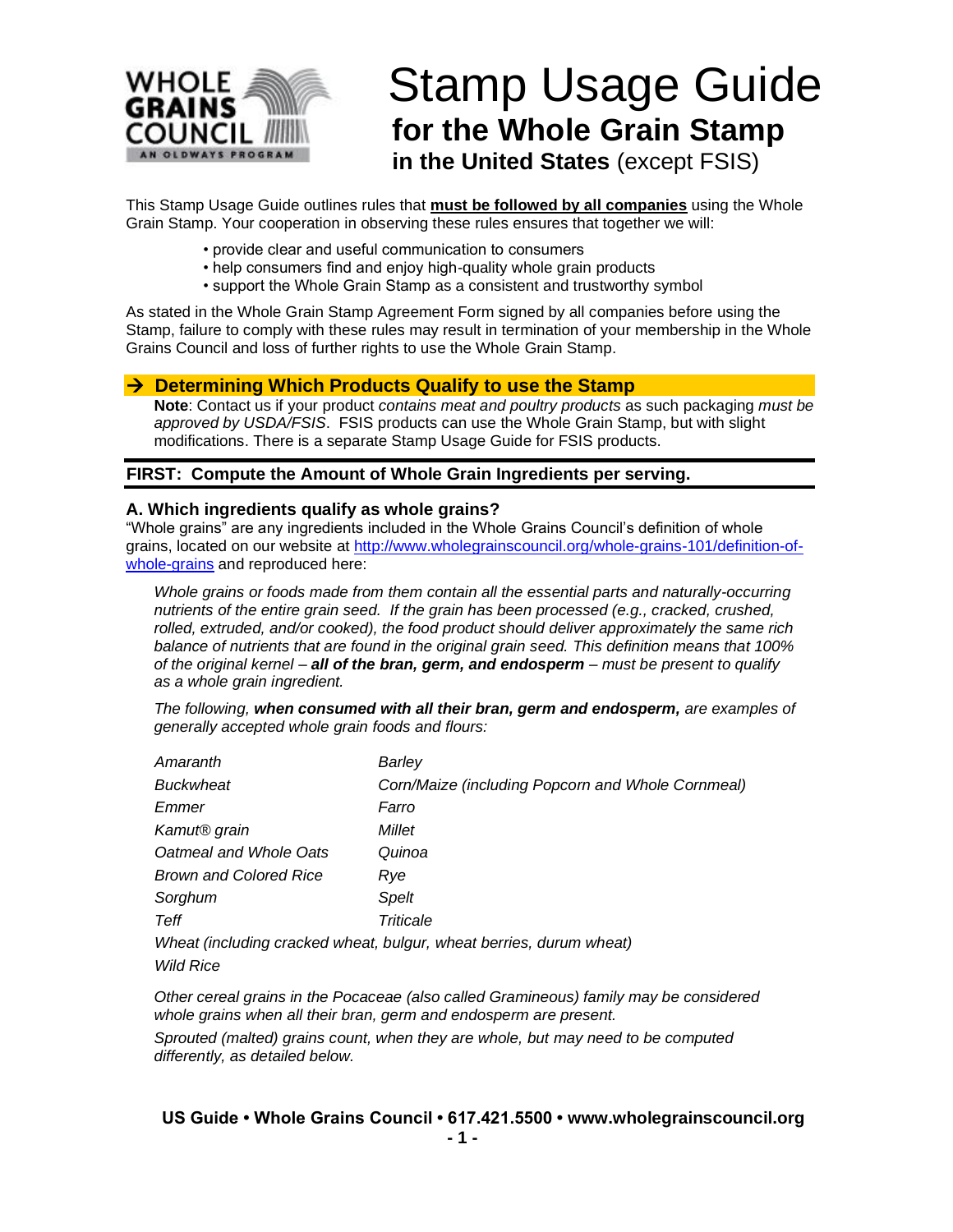### **B. How do members measure whole grain content?**

Determining whole grain content is relatively straightforward. Ingredients (flour, grains) are measured in their normal dry form.

*Note: If you are using ready-to-eat, soaked or wet sprouted whole grains you must discount the extra water weight to be comparable to the normal dry form of the grains.*

B1. The general formula is:

### **Total grams of all whole grain ingredients ÷ Total number of servings = grams per serving**

**Example:** A formulation calls for 130g of whole wheat flour and 50g of oats and yields 10 labeled servings. Each serving would contain 18g of whole grain ingredients.

 $130g + 50g = 180g$  of whole grain ingredients, total  $180q \div 10$  servings = 18g of whole grain per serving

#### B2. Alternate computation approach, using percentages and moisture loss:

1) Add up all the whole grain ingredients in a batch **Example:** 100 lbs of whole wheat flour, 25 lbs of whole rye flour, 10 lbs of oat groats = 135 lbs

2) What is the weight of the dough before cooking / baking? **Example**: Total dough weighs 300 lbs including all wet and solid ingredients

3) What is the bake off of moisture? **Example**: 15% bake-off of moisture leaves 255 lbs of finished, as-eaten product

4) Compute the percentage of whole grain in the finished product **Example**: 135 lbs of whole grain ingredients in 255 lbs of finished, as-eaten product gives us a product that is 53% whole grain (135÷255=.529)

5) Apply that percent to a serving of the product **Example**: You know that one serving of the product weighs 33 grams. 33 x 53% = 17.49 grams, so this product is eligible for the 17 gram Stamp

### **SECOND: Determine whether your membership includes this product.**

You may use the Stamp on any *qualifying* products for which *you can verify and guarantee* the whole grain content. This includes two categories of foods:

#### **1. Foods that are totally produced under your control**

**A**. Products you make that carry the company name listed on your membership application.

**B**. Products made by another subsidiary/division or brand of your company, that carry a different name – as long as you have a corporate-wide membership that also includes these divisions.

**C**. Private label products you produce and package for customers, sold under the customer's name.

### **2. Foods that are partially produced under your control**

**D**. Products produced by you but packaged by another company, such as bulk products repackaged by your customer, or frozen dough baked off in your customer's instore bakery.

**E**. Mixes and concentrates produced by you, if your customer will finish production according to your exact specifications making only simple additions (such as "add water").

In both D and E above, your right to use the Stamp passes through to your customer, but YOU are responsible for your customer's compliance. For example, you will be responsible if you supply Stamps to the customer to affix to your par-baked products after baking, and the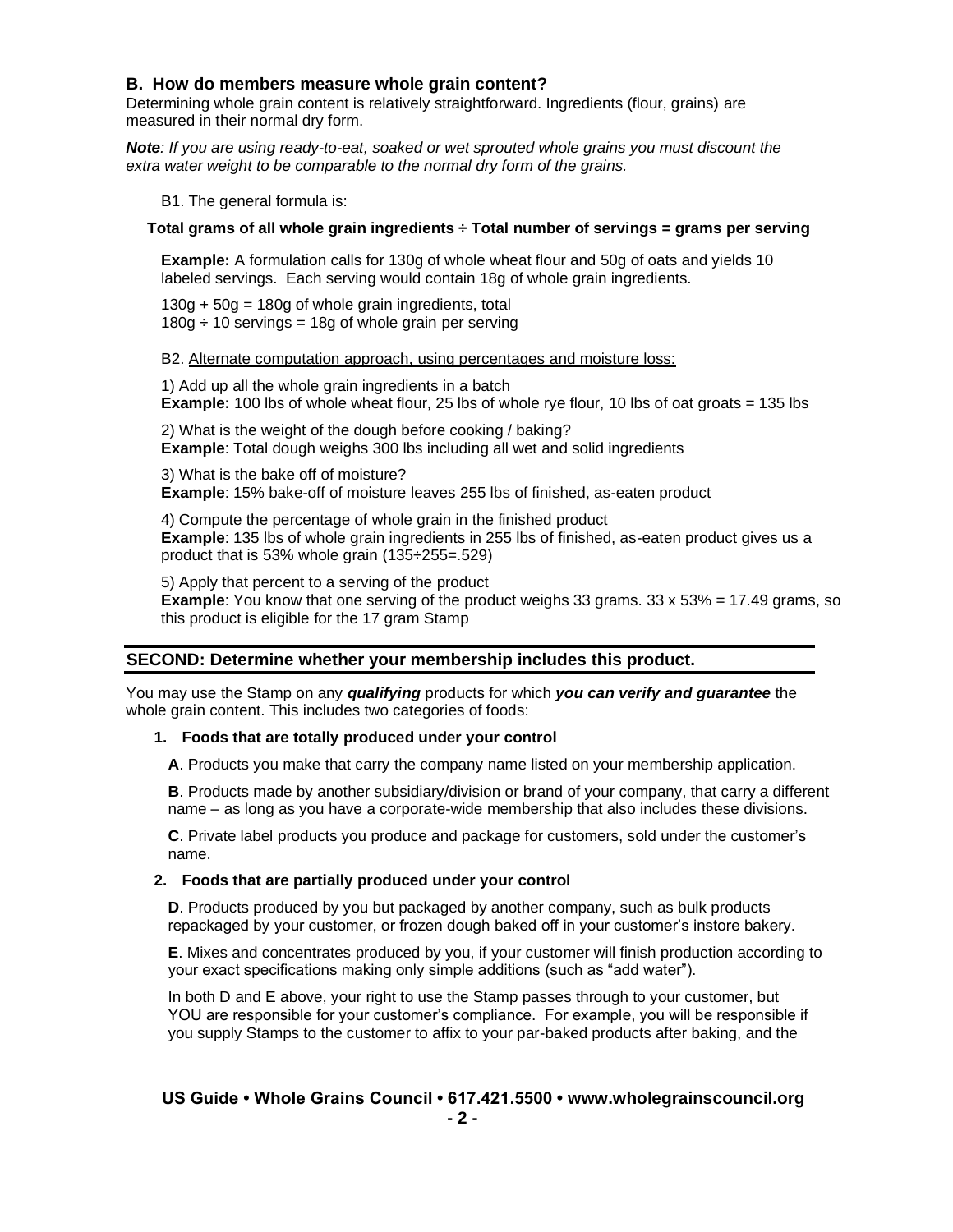customer misleadingly applies them to non-whole grain products. *Unauthorized use of the Whole Grain Stamp image will result in termination of your membership.*

### **Note: Flours and Grains**

You may use the Whole Grain Stamp on your own whole grain flours and grains, but you may not "pass through" the use of the Stamp to customers using these flours and grains in their products, as there would be no way to control or verify the whole grain content of the resulting products. Encourage your customers to become members of the WGC in their own right!

## → **Determining Which Stamp to Use**

**FIRST: Decide which kind of Stamp Graphic to use: 100%, 50%+ or BASIC.**





**100% STAMP 50%+ STAMP BASIC STAMP All grain is whole Some refined grain OK Some refined grain OK Minimum 16g whole grain Minimum 8g whole grain Minimum 8g whole grain**



**100% of grain is whole At least half of grain is whole Less than half of grain is whole**

### **A. What products qualify for each kind of Stamp?**

Products containing at least 8g of whole grain ingredients per labeled serving may qualify to use the Whole Grain Stamp. As shown above:

| <b>100% Stamp</b> Products will use the 100% Stamp with its 100% banner if (a) all the grains in the |
|------------------------------------------------------------------------------------------------------|
| product are whole grains AND (b) the product contains at least 16g of whole grain                    |
| ingredients per labeled serving.                                                                     |

- **50%+ Stamp** Products will use the 50%+ Stamp with its 50%+ banner if (a) at least half of the grain in the products is whole grain **AND** (**b**) the product contains at least 8g of whole grain ingredients per labeled serving.
- **BASIC Stamp** Products will use the Basic Stamp if (**a**) less than half their grain is whole grain **AND** (**b**) the product contains at least 8g of whole grain ingredients per labeled serving.

When in doubt, request the Basic Stamp, and we will upgrade it to the 50%+ or 100% Stamp during our review if your product qualifies.

### **B. What qualifies as 100% whole grain?**

True whole grains contain all three parts of the grain kernel, in proportions the same as those found in nature, as stated in the first paragraph of the definition found on page 1 of this document. For the purpose of the 100% Stamp, *all grains used in a product must be whole grains*.

There are two small exceptions to this mandate:

**1) Ingredients that are "outside" the product**. If you have used small, token amounts of corn starch or another refined starch as a release agent in your pans or have sprinkled a very small amount of bran on the top of your bread or muffins to give them a more artisan look, your products could still qualify as 100% whole grain. In contrast, if you have added extra bran to your formulation – "inside your product" – to increase the fiber content, your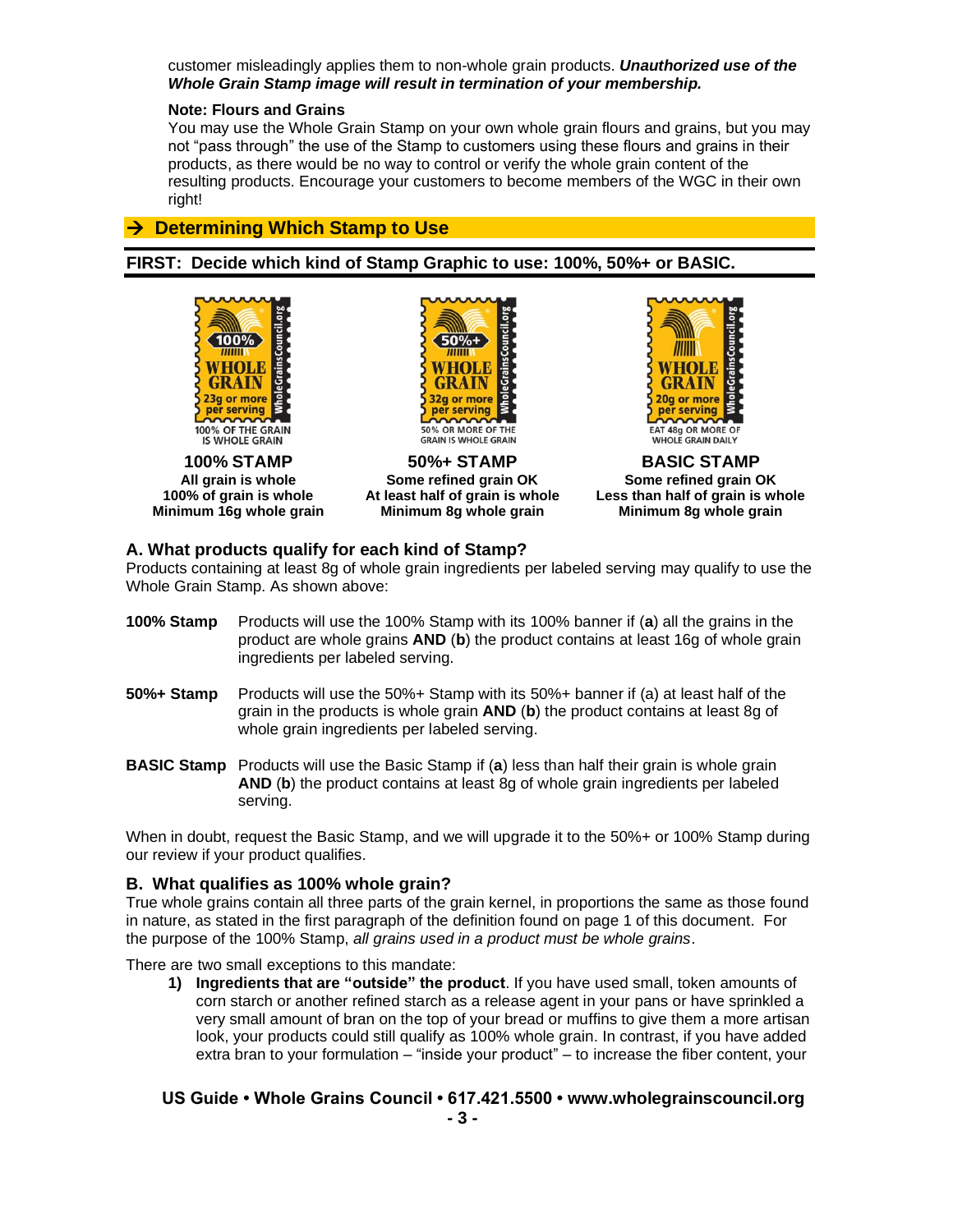product would *not* qualify as 100% whole grain (though it would still be a wonderful, healthy product!).

**2) Vital wheat gluten**. Because extra gluten is often necessary to help whole grain baked goods rise fully, the WGC includes products containing small amounts of extra gluten as "100% whole grain." If gluten exceeds 3% of the total grain, the Basic Stamp should be used.

*We will assess each product individually to determine if your product meets either of these exceptions.*

### **SECOND: Decide which number to use on your Stamp.**

Once you have calculated the exact whole grain content in grams for each serving of your product, you are ready to choose which number to put on your Stamp. This is the number you calculated in Part B of the First Step. For example, let's say your product is a granola bar containing 18.7g of whole grain ingredients per serving. You could:

### **A. Use the exact number**.

The standard approach is simply to utilize the number you calculated earlier, and use a stamp saying "18g or more per serving" *(note that we do not allow rounding up).* We recommend using the highest qualifying number, to make your product stand out on grocery shelves.

### **B. Use a lower number**.

Since the Stamp says "X or more grams" you may also choose a slightly lower number and still be truthful and not misleading. We allow members to use a number up to 2 grams lower than the actual amount of whole grain present in the product (rounded to the nearest whole gram). You might want to use a lower number if:

- Your product is part of a line of similar products with slightly varying formulations. Perhaps the raspberry granola bar has 18g of whole grain, but the banana has 16g and the peanut butter flavor has 17g. You may choose to put Stamps reading "16g or more" on all three bars.
- You frequently make small reformulations in your products. You might choose to put a Stamp reading "16g or more" on this product, to allow for small changes.

You may have other marketing or product reasons that lead you to be conservative in stating the whole grain content of your products. Of course, you may **NOT** use a higher number than the actual gram content, as that would not be truthful.

### **THIRD: Pick the file format: 4-color process, spot color, or black & white.**

Hi-resolution PDF files are available for printing in (**a**) four-color process (**b**) PMS Spot Color or (**c**) black & white.

**We highly recommend that you use the color versions of the Stamp**, as you will get more marketing value from the visibility and consumer familiarity of the standard black and gold Stamp. You can locate the Stamp graphics by logging into your account and choosing **Download Stamp Graphics**. If you do not see the Stamp you need, contact us.

### **GRAPHIC NOTES**

Designers and printers may want to know the following:

- In the SPOT format, the gold color is PMS 130.
- In the 4C format, the gold color is 0%C 27%M 100%Y 0%K.
- All fonts have been changed to outlines.
- Stamps were created in Illustrator and will also open any other current graphic software. If you have older or different graphic software, we will do our best to create a file that will open in your software.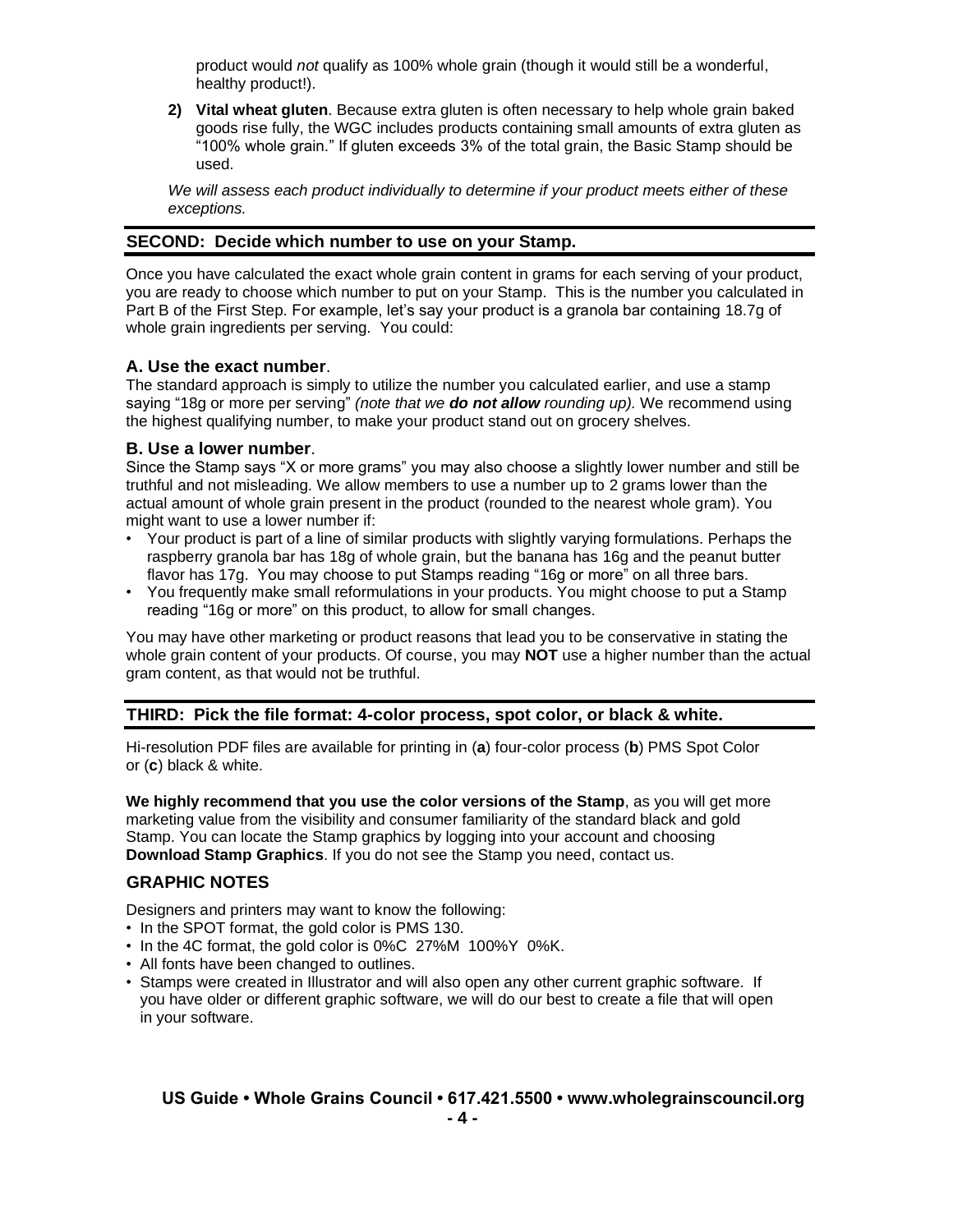## **FOURTH: Pick an appropriate size and location for the Stamp.**

**What about size?** The Stamp graphics are PDF vector graphics, so they can be resized to be larger or smaller with no loss of quality. There is no minimum or maximum allowable size for the Stamp graphics, but the Stamp and all its type MUST be legible. The size that is completely legible may vary depending on the printing process and materials you're using.

**What about position?** You may place the Stamp anywhere on your package. Of course, you will get the most marketing benefit from placing it on the front panel, but we realize you have many considerations in designing your package, so we allow it to be on any part of the package. There are also no restraints about distance from other graphic objects.

**What about materials other than packaging?** Once a product has been approved to use the Whole Grain Stamp, the Stamp can appear on any packaging, collateral, advertising, websites, or other materials associated with that product. Although it is not required, we are always happy to review your materials and advise you if you would like.

## **FIFTH: Do not modify the Stamp without prior written approval.**

The marketing value of the Stamp derives from its recognizability as a brand. Appearance – graphics, colors, proportions, text and fonts – of the Stamp cannot be modified in any way without **prior written approval**.

We have occasionally given permission for minor variations in Stamp color when the integrity of the Stamp is not affected – i.e., when consumers would be unlikely to notice that any change has been made. Contact Abby Clement [\(aclement@oldwayspt.org\)](mailto:aclement@oldwayspt.org) if you have questions, color requests, or special circumstances you'd like to request.

## → **Registering Each Product with the Whole Grains Council**

### **FIRST: File a One-Time Stamp Agreement Form with the WGC.**

The Stamp Agreement Form is a one-time form that companies must sign before they start using the Whole Grain Stamp on their products. It basically says that you are authorized to use the Stamp, as a member in good standing of the WGC, that you agree to follow all the Council's rules and guidelines for Stamp usage, and that you understand that the Stamp program is a private industry effort and not an official program of any country's government. We will send you a copy of this form to sign, as soon as we receive your first year's dues.

### **SECOND: File a Product Registration Form for EACH Product Using the Stamp.**

The Whole Grains Council maintains a record of each product licensed to use the Whole Grain Stamp. Before any product appears publicly with the Stamp, you must file an online Product Registration Form with information about the product.

### **A. Where is the Product Registration Form?**

Our product registration form is available online. Here's how Members may access this form:

- 1. Go to WholeGrainsCouncil.org, and click on "For Members" in the upper right corner
- 2. Log in, using your company username and password
- 3. Click on the **Register Products for Stamp Use** link under My Account on the left.

If for any reason you have technical difficulties with the online registration process, email Abby Clement [\(aclement@oldwayspt.org\)](mailto:aclement@oldwayspt.org) or call her at 1-617-896-4810 and we'll help you out.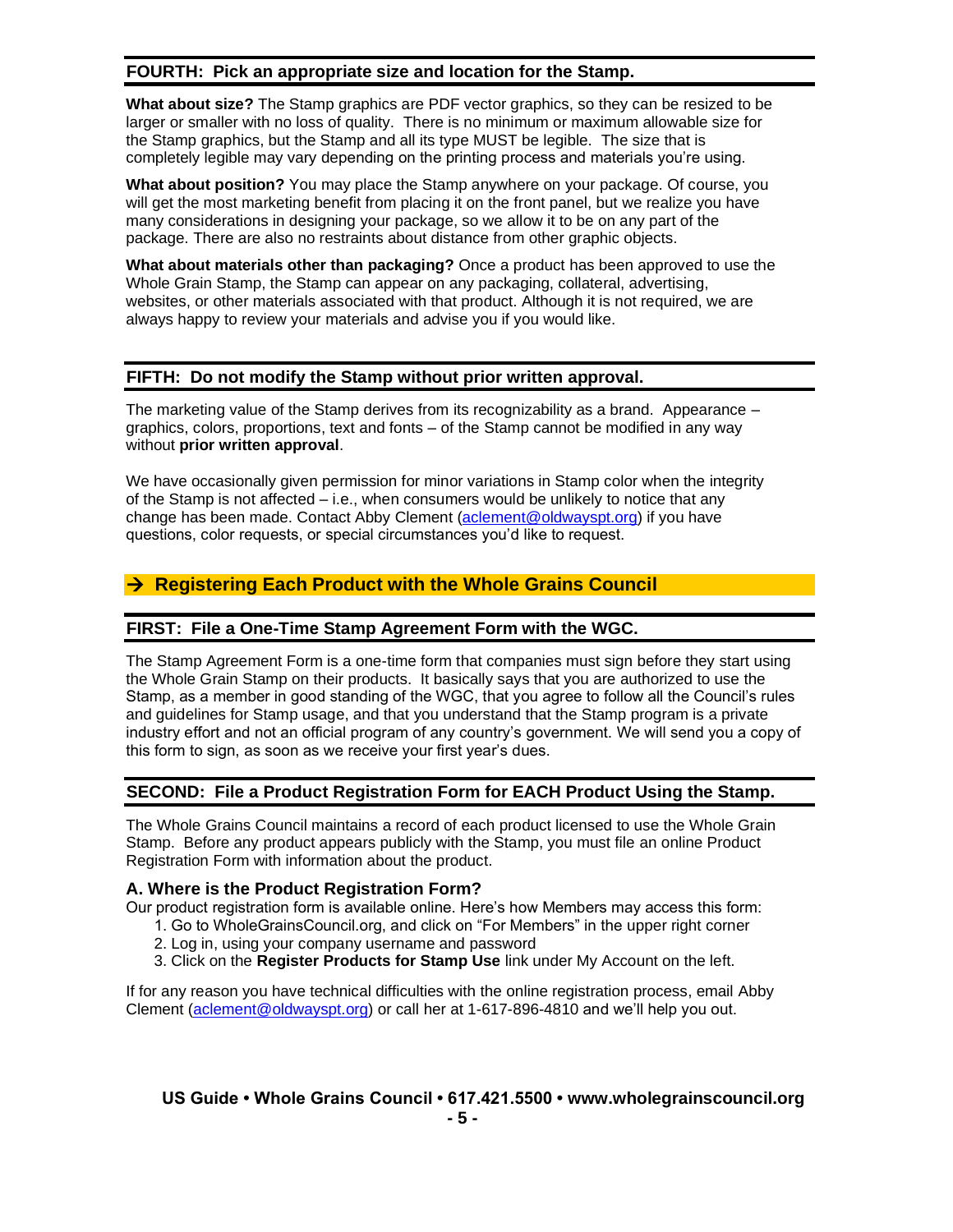## **B. What's on the Product Registration Form?**

The Product Registration Form asks for identifying information about your product, but does *not* require you to divulge your formulation or any other proprietary information. Here's what's on the form, in case you want to know before you become a member and can see it online.

The following facts are required\* on the Product Registration Form:

| <b>Product Name*</b>       | the name that appears on the product in the store               |
|----------------------------|-----------------------------------------------------------------|
| <b>Brand Name*</b>         | the brand name consumers will see on the label                  |
| <b>UPC Code</b>            | the 12-digit UPC code for this product (numbers only)           |
| <b>Product Categories*</b> | check 1 to 3 categories (bread, cereal, flour, etc.)            |
| <b>Additional Criteria</b> | check foodservice, gluten free or sprouted grain if these apply |
| <b>Nutrition Facts*</b>    | upload information from this product's Nutrition Facts Panel    |
| Ingredients*               | upload or type the ingredients list for this product            |
| <b>Which Stamp*</b>        | indicate whether you're seeking the Basic, 50%+ or 100% Stamp   |
| Serving Size*              | serving size indicated on the label of this product             |
| <b>Total Grains*</b>       | how many grams of total grains in a serving?                    |
| <b>Whole Grains *</b>      | how many grams of whole grains are in a serving?                |
| Stamp Number*              | what number of grams will appear on the Stamp on this product?  |
| Country(ies)*              | where will this Stamped product be sold?                        |
| <b>FSIS*</b>               | does this product contain meat or poultry (subject to FSIS)?    |
| Timing*                    | when shall we publicly list this on our website?                |
|                            | Immediately? Never? Later (specify date)?                       |
|                            |                                                                 |

*Why do we ask when we can list your product publicly? We will always keep your product plans confidential until you want them known – after which date we will do whatever we can to help spread the word to consumers and the media.*

### **C. Why must we file a form for EACH product?**

There are three important reasons to file a form for each product:

- 1. You need to make sure you have chosen the right Stamp for your product before you go to the expense of printing packaging
- 2. We need your information on file, to ensure the integrity of the Stamp program
- 3. We use our Product List to help promote our members' products. We rely on the Stamp Product List when journalists call us and say, "Who's making whole grain cookies?" or "How many different whole grain pastas are on the market?" We also post this list on the WGC website, giving your products extra promotional exposure (unless you ask us not to). You can see the list at [http://www.wholegrainscouncil.org/find-whole-grains/stamped-products.](http://www.wholegrainscouncil.org/find-whole-grains/stamped-products)

### **D. How do we know if our Form is approved?**

The WGC staff will email you so you'll know your form has been received, processed, and approved. Please make sure to note the details of your approval email, as we may have approved your product for a different Stamp or a different gram number than you originally requested. **This process takes 1 - 2 weeks.** If you have an urgent deadline, please contact us. Although it is a rare occurrence, we can try to work with you to help expedite your product approval.

### **E. What happens when an approved product is updated?**

When changes are made to a previously approved product, you must let the WGC know. If changes are made to the product name, brand name, or UPC, we can edit the original record with the updated information. However, if changes are made to the formulation, serving size, or grain calculations, you must re-submit the product for approval.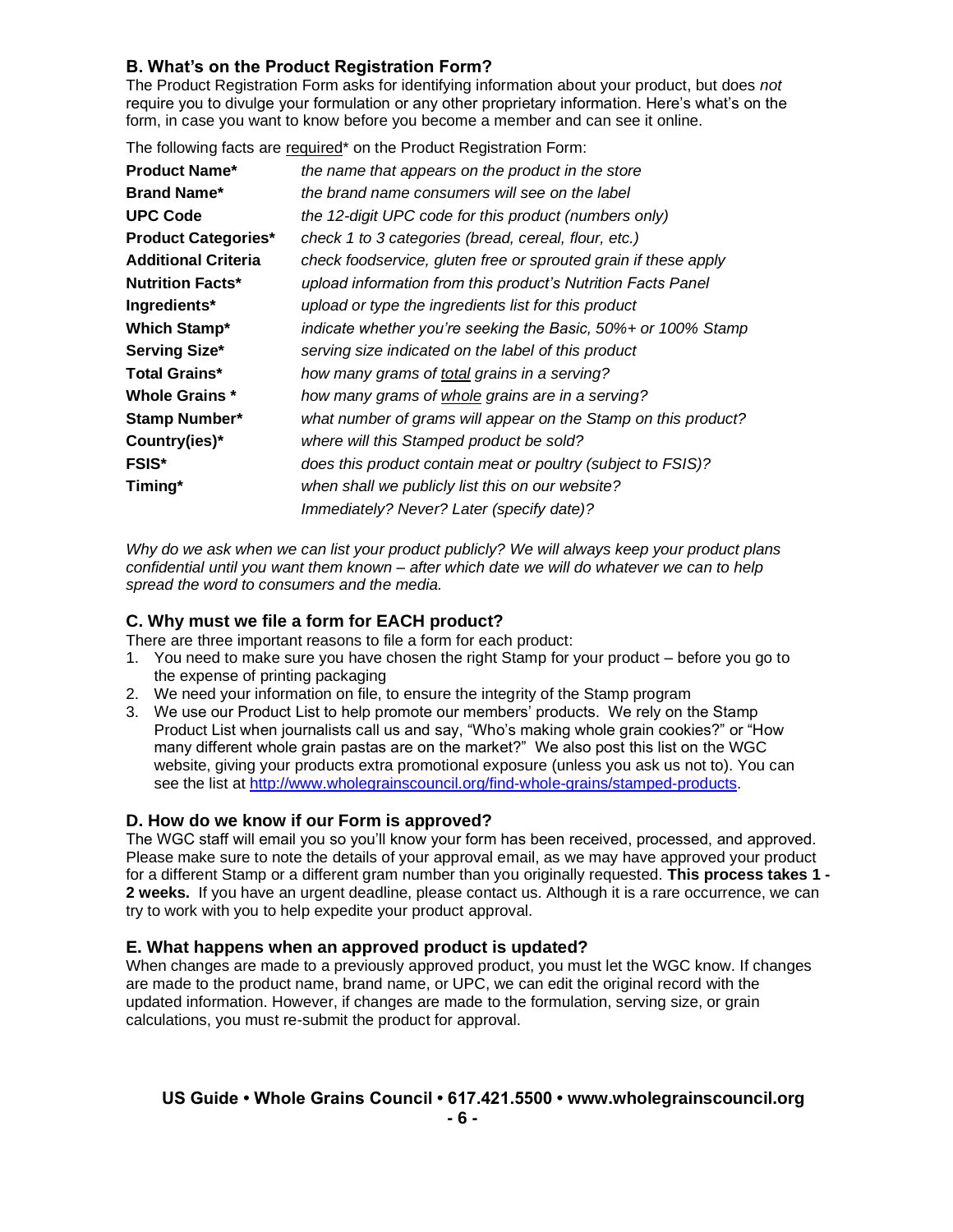## → **Legal Compliance for the Whole Grain Stamp**

It is the responsibility of each company to ensure that the qualifications described herein have been met with respect to each product utilizing the Stamp. Companies are advised to consult their own legal counsel regarding compliance with the Guidelines and whether use of the Stamp is appropriate for their products and their company, in the intended countries. The WGC makes no representations or warranties to companies or third parties with respect to whether such qualifications have been met.

The Stamp is a private, self-regulatory industry program, not a program of any country's government. Use of the Stamp is at your own risk, and it is the responsibility of each individual company to ensure compliance of all elements of its packaging with all applicable government regulations.

Please note that this Stamp Usage Guide applies to most products sold in the United States, with the exception of meat and poultry products requiring FSIS review. If you are using the Whole Grain Stamp on FSIS products in the U.S., or on products outside the U.S., please see our other Stamp Usage Guides, posted under How to Use the Stamp in the For Members section of our website.

### → **Merging Two Whole Grains Council Membership Accounts**

When two Whole Grains Council member companies merge their accounts (for instance, because one member company has been acquired by another), there is administrative work required in transferring the ownership of product registration files and getting the new account/contacts set up. For this reason, the WGC charges a one-time administrative fee when two accounts are merged. The administrative fee is assessed on a sliding scale based on the combined overall revenue of the new (single) member company as follows:

- \$200... if company sales are up to \$50 million
- \$1000… if company sales are \$50 million to \$250 million
- \$2500... if company sales are over \$250 million

### → **Termination of Whole Grain Stamp Usage**

Once a product has been approved to use the Whole Grain Stamp, that approval is valid for the life of the product, provided the formulation remains as originally submitted – and provided that the company continues to be a paid-up member in good standing of the Whole Grains Council.

If any ingredients or nutrition facts change, contact Abby Clement [\(aclement@oldwayspt.org\)](mailto:aclement@oldwayspt.org) for instructions on how to update your product.

The Whole Grain Stamp is a registered certification trademark, and its use – as with any other licensing agreement – is contingent on your continued payment of licensing fees included in your WGC annual payment. If your company fails to make timely payment of the aforementioned licensing fees and is therefore no longer a paid-up member in good standing of the Whole Grains Council, your right to use the Whole Grain Stamp ceases immediately without further notice from the WGC; you may no longer advertise, manufacture, sell, or ship any products bearing the Whole Grain Stamp or make any other use of the Whole Grain Stamp. In the event that your company's membership is not renewed for any reason, your company must sign a Stamp Use Ended form attesting that all Stamp use has ended. However, the Whole Grains Council has the right to revoke your right to use the Stamp and order you to cease and desist from any use of the Stamp, whether or not you submit a Stamp Use Ended form. In addition, if you continue using the Stamp after you are no longer a member, you still must pay the full amount of the membership fee for any years in which your